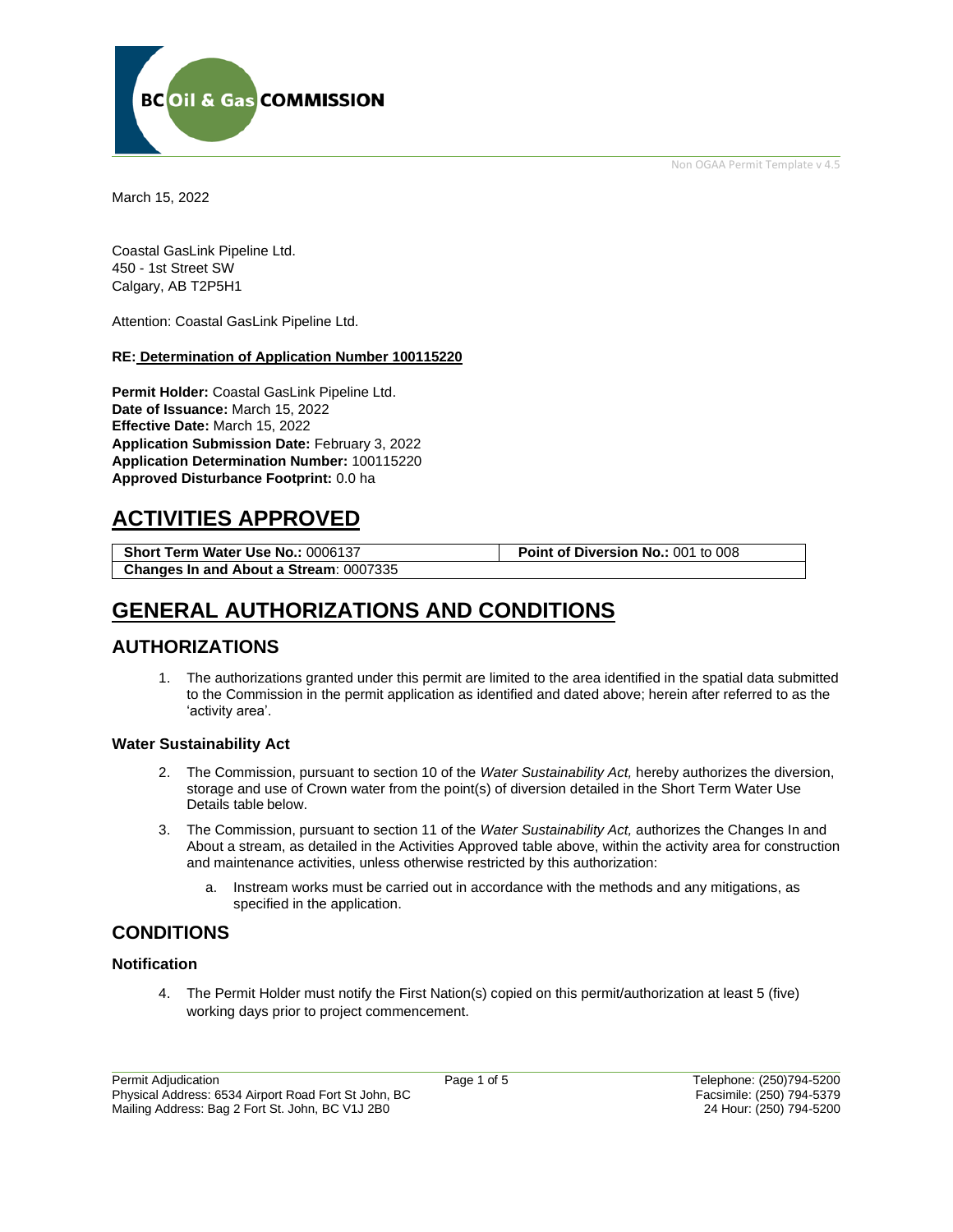### **Clearing/Forest Act**

5. The permit holder is permitted to fell any trees located on Crown land within 1.5 tree lengths of the activity area that are considered to be a safety hazard according to Workers Compensation Act regulations and must be felled in order to eliminate the hazard. Trees or portions of these trees that can be accessed from the activity area without causing damage to standing timber may be harvested.

### **Water Course Crossings and Works**

- 6. Stream, lake and wetland crossings must be constructed in accordance with the methods and any mitigations, as specified in the application.
- 7. Construction or maintenance activities within a fish bearing stream or wetland must occur:
	- a. during the applicable reduced risk work windows as specified in the Skeena Region Reduced Risk Work Windows;
	- b. in accordance with alternative timing and associated mitigation recommended by a qualified professional and accepted by the Commission; or
	- c. in accordance with an authorization or letter of advice from Fisheries and Oceans Canada that is provided to the Commission;

If activities are to occur in accordance with b or c above, the documentation must be submitted to the Commission prior to commencement of activities.

- 8. At any time, the Commission may suspend instream works authorized under this permit. Suspensions on instream works will remain in place until such time as the Commission notifies permit holders that works may resume. Reasons for suspension of works may include, but are not limited to, drought conditions and increased environmental or public safety risks.
- 9. Equipment used for activities under this Permit must not be situated in a stream channel unless it is dry or frozen to the bottom at the time of the activity.

# **ACTIVITY SPECIFIC DETAILS, PERMISSIONS AND CONDITIONS**

# **SHORT TERM WATER USE**

**Short Term Water Use Number -** 0006137 **Approval Period – From**: June 2, 2022, **To:** June 1, 2024

## **ACTIVITY DETAILS**

| <b>Point of Diversion No.: 001</b>                        | <b>Water Source Name: Unnamed Tributary to Clore River (POD5a)</b> |  |
|-----------------------------------------------------------|--------------------------------------------------------------------|--|
| <b>Type: Stream/River</b>                                 |                                                                    |  |
| <b>Purpose:</b> Oil and Gas, Industrial & Storage         |                                                                    |  |
| Location (UTM): Zone 09, Northing 5997626, Easting 574814 |                                                                    |  |
| Maximum Withdrawal Rate (m <sup>3</sup> /s): 0.014        |                                                                    |  |
| Daily Withdrawal Volume (m <sup>3</sup> /day): 199        |                                                                    |  |
| Total Withdrawal Volume (m <sup>3</sup> ): 19998          |                                                                    |  |
| <b>Point of Diversion No.: 002</b>                        | Water Source Name: Clore River (POD16a)                            |  |
| <b>Type: Stream/River</b>                                 |                                                                    |  |
| <b>Purpose:</b> Oil and Gas, Industrial & Storage         |                                                                    |  |
| Location (UTM): Zone 09, Northing 5999062, Easting 576227 |                                                                    |  |
| Maximum Withdrawal Rate (m <sup>3</sup> /s): 0.014        |                                                                    |  |
| Daily Withdrawal Volume (m <sup>3</sup> /day): 199        |                                                                    |  |
| Total Withdrawal Volume (m <sup>3</sup> ): 19998          |                                                                    |  |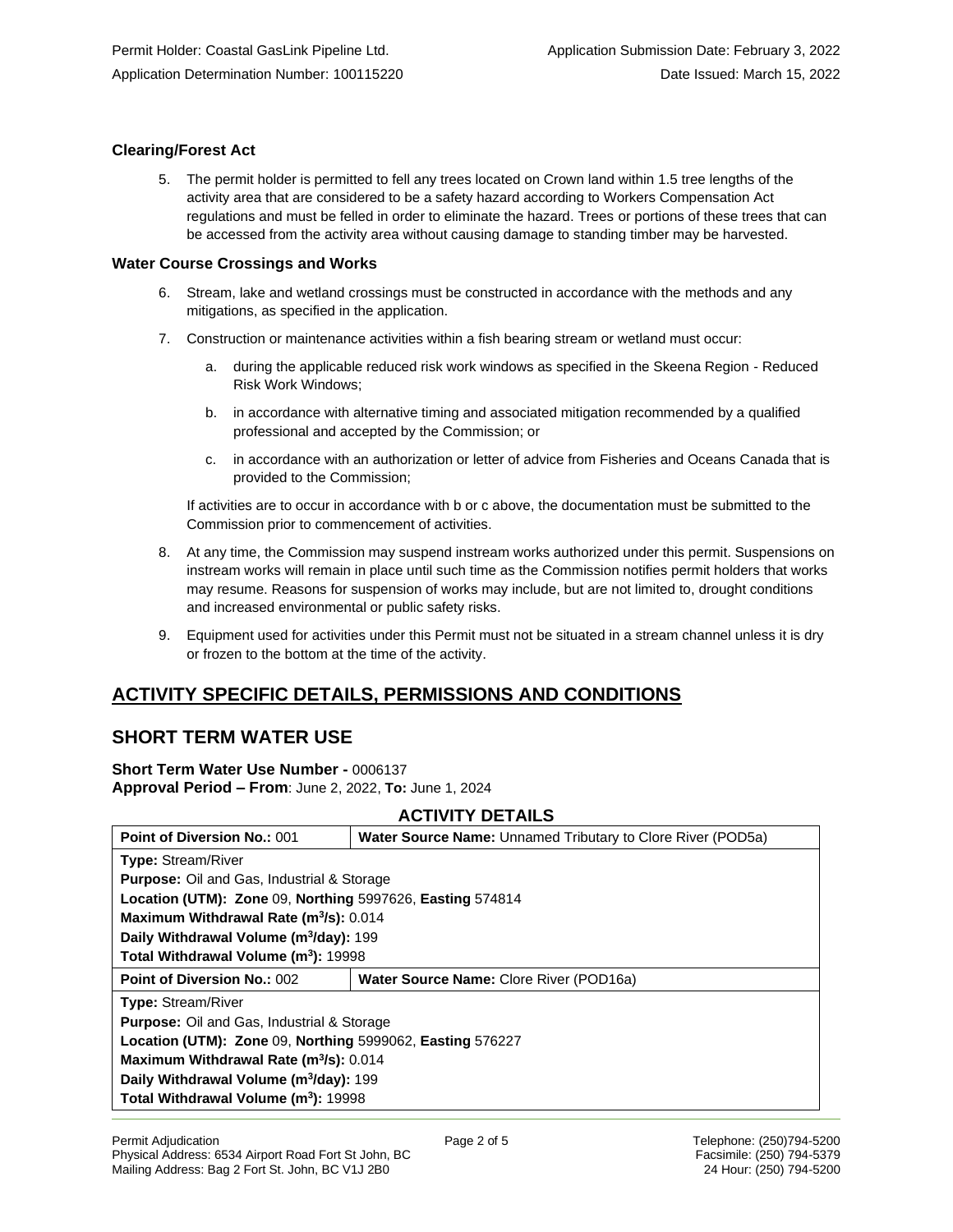| Point of Diversion No.: 003                                                                                                                                               | Water Source Name: Unnamed Basin (PODH1a)          |  |
|---------------------------------------------------------------------------------------------------------------------------------------------------------------------------|----------------------------------------------------|--|
| Type: Stream/River                                                                                                                                                        |                                                    |  |
| Purpose: Oil and Gas, Industrial & Storage                                                                                                                                |                                                    |  |
| Location (UTM): Zone 09, Northing 6001249, Easting 578169                                                                                                                 |                                                    |  |
| Maximum Withdrawal Rate ( $m^3$ /s): 0.15 $m^3$ /s from May 1 to September 31. 0.05 $m^3$ /s from October 1 to<br>December 31 and April 1 to April 30                     |                                                    |  |
| Daily Withdrawal Volume (m <sup>3</sup> /day): 12960                                                                                                                      |                                                    |  |
| Total Withdrawal Volume (m <sup>3</sup> ): 21000                                                                                                                          |                                                    |  |
| Point of Diversion No.: 004                                                                                                                                               | Water Source Name: Clore River (PODH2a)            |  |
| Type: Stream/River                                                                                                                                                        |                                                    |  |
| Purpose: Oil and Gas, Industrial & Storage                                                                                                                                |                                                    |  |
| Location (UTM): Zone 09, Northing 5999050, Easting 576224                                                                                                                 |                                                    |  |
| Maximum Withdrawal Rate (m <sup>3</sup> /s): 0.15                                                                                                                         |                                                    |  |
| Daily Withdrawal Volume (m <sup>3</sup> /day): 12960                                                                                                                      |                                                    |  |
| Total Withdrawal Volume (m <sup>3</sup> ): 45000                                                                                                                          |                                                    |  |
| Point of Diversion No.: 005                                                                                                                                               | Water Source Name: Unnamed Basin (PODH3a)          |  |
| <b>Type: Stream/River</b>                                                                                                                                                 |                                                    |  |
| <b>Purpose:</b> Oil and Gas, Industrial & Storage                                                                                                                         |                                                    |  |
| Location (UTM): Zone 09, Northing 5997712, Easting 574673                                                                                                                 |                                                    |  |
| Maximum Withdrawal Rate (m <sup>3</sup> /s): 0.14 m <sup>3</sup> /s from June 1 to July 31. 0.02 m <sup>3</sup> /s from August 1 to December 31<br>and April 1 to May 31  |                                                    |  |
| Daily Withdrawal Volume (m <sup>3</sup> /day): 12960                                                                                                                      |                                                    |  |
| Total Withdrawal Volume (m <sup>3</sup> ): 21000                                                                                                                          |                                                    |  |
| Point of Diversion No.: 006                                                                                                                                               | Water Source Name: Unnamed Basin (PODH4a)          |  |
| <b>Type: Stream/River</b>                                                                                                                                                 |                                                    |  |
| Purpose: Oil and Gas, Industrial & Storage                                                                                                                                |                                                    |  |
| Location (UTM): Zone 09, Northing 5996579, Easting 573810                                                                                                                 |                                                    |  |
| Maximum Withdrawal Rate (m <sup>3</sup> /s): 0.11 m <sup>3</sup> /s from June 1 to July 31. 0.014 m <sup>3</sup> /s from August 1 to February 28<br>and April 1 to May 31 |                                                    |  |
| Daily Withdrawal Volume (m <sup>3</sup> /day): 12960                                                                                                                      |                                                    |  |
| Total Withdrawal Volume (m <sup>3</sup> ): 21000                                                                                                                          |                                                    |  |
| Point of Diversion No.: 007                                                                                                                                               | Water Source Name: Clore River (POD12ab)           |  |
| <b>Type: Stream/River</b>                                                                                                                                                 |                                                    |  |
| Purpose: Oil and Gas, Industrial & Storage                                                                                                                                |                                                    |  |
| Location (UTM): Zone 09, Northing 5991059, Easting 568264                                                                                                                 |                                                    |  |
| Maximum Withdrawal Rate (m <sup>3</sup> /s): 0.014                                                                                                                        |                                                    |  |
|                                                                                                                                                                           | Daily Withdrawal Volume (m <sup>3</sup> /day): 199 |  |
| Total Withdrawal Volume (m <sup>3</sup> ): 19998                                                                                                                          |                                                    |  |
| Point of Diversion No.: 008                                                                                                                                               | Water Source Name: Burnie River (POD8ab)           |  |
| <b>Type: Stream/River</b>                                                                                                                                                 |                                                    |  |
| Purpose: Oil and Gas, Industrial & Storage                                                                                                                                |                                                    |  |
| Location (UTM): Zone 09, Northing 6003852, Easting 580587                                                                                                                 |                                                    |  |
| Maximum Withdrawal Rate (m <sup>3</sup> /s): 0.014                                                                                                                        |                                                    |  |
| Daily Withdrawal Volume (m <sup>3</sup> /day): 199                                                                                                                        |                                                    |  |
|                                                                                                                                                                           |                                                    |  |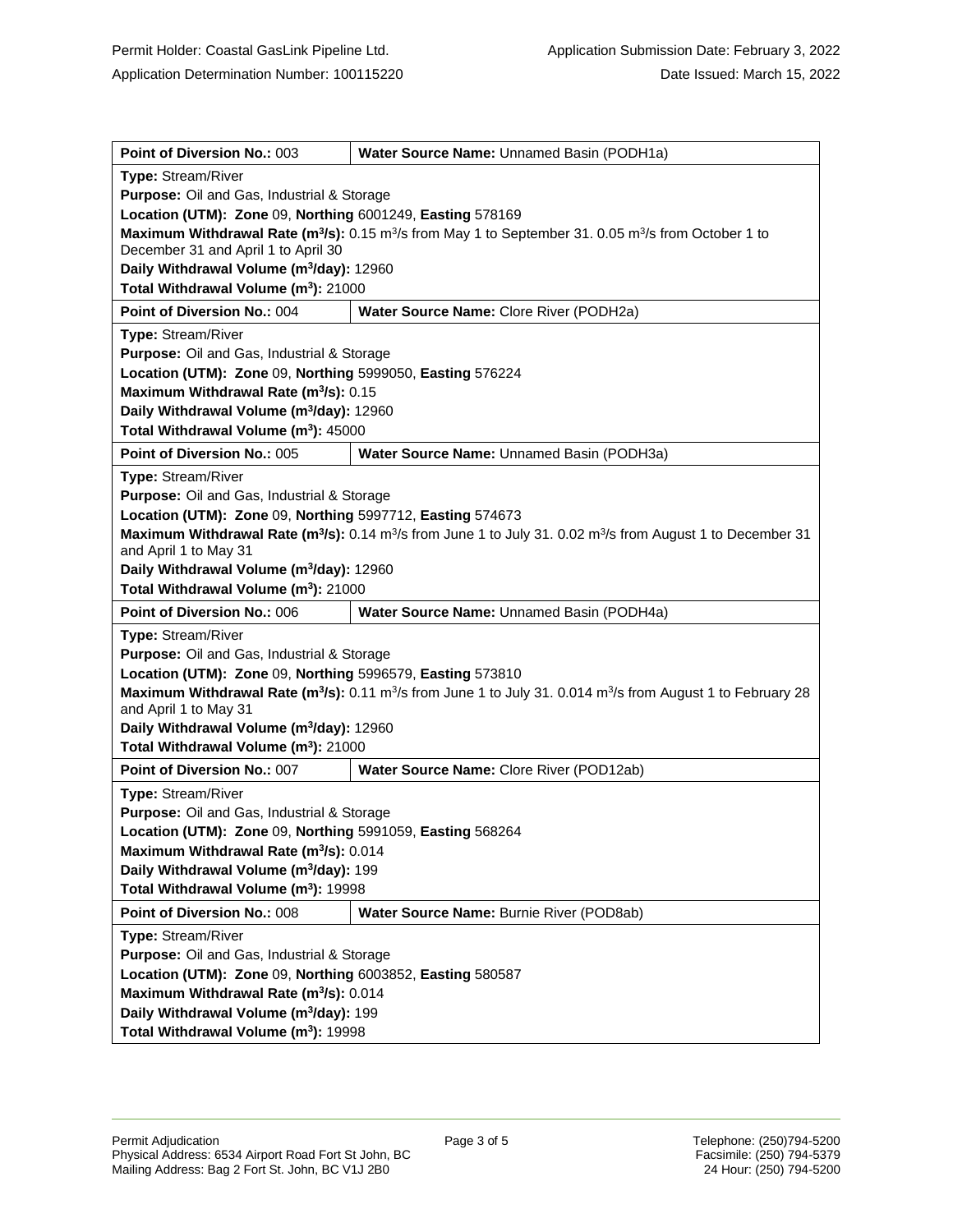*All authorizations for this activity are subject to the following conditions:*

#### **Short Term Water Use Conditions**

- 10. No instream works are permitted under this authorization.
- 11. A copy of this authorization must be available for inspection at the point of diversion and use location(s).
- 12. Water withdrawn under this authorization must only be used for the purposes of carrying out the oil and gas activities or related activities.
- 13. Water must not be diverted or withdrawn from any beaver pond.
- 14. Water withdrawal must not occur where:
	- a. stream discharge is less than 55 L/s;
	- b. the diversion will cause the stream discharge to fall below 55 L/s;
	- c. stream (wetted) depth is less than 0.30 metres (12 inches) at the withdrawal location; or
	- d. the diversion will cause the stream (wetted) depth to fall below 0.30 metres (12 inches) at the withdrawal location.
- 15. End-of-pipe intakes must be screened with maximum mesh sizes in accordance with the Fisheries and Oceans Canada 'Interim Code of Practice: End-of-pipe fish protection screens for small water intakes in freshwater'.
- 16. The permit holder must maintain accurate records of all water withdrawal activities throughout the term authorized. Water withdrawal records for each diversion point, including '0' values for months where no water was withdrawn, must be recorded monthly. Water withdrawal records must be submitted to the Commission on a quarterly basis via eSubmission. Quarterly reports are due on or before April 25, July 25, October 25 and January 25.
- 17. At any time, the Commission may suspend short term water use previously authorized. Water use suspensions will remain in place until such time as the Commission notifies permit holders that water withdrawals may resume.
- 18. The approval holder is authorized to store fresh water diverted under this use approval in dugouts or other fresh water storage structures provided:
	- a. the approval holder holds a valid permit or authorization to occupy the land on which the dugout or structure is located on unless a permit or authorization is not required, and
	- b. the dugout or structure is not subject to the Dam Safety Regulation unless the approval holder has a valid Water Licence and Leave to Operate the water storage structure.
- 19. Water withdrawal from PODs #1, 3, 5, 7 & 8 is not authorized from January 1 to March 31.
- 20. Water withdrawal from PODs #2 & 4 is not authorized from February 1 to March 31.
- 21. Water withdrawal from POD #6 is not authorized from March 1 to March 31.

# **ADVISORY GUIDANCE**

- 1. Diversion Map Combined mapping East WP4 .PDF is for the permit holder's internal reference only and was not reviewed as a decision tool for this permit, nor does it form an integral part of this permit.
- 2. Instructions for submitting notice of construction start, as required by regulation, can be found in the Oil and Gas Activity Operations Manual on the Commission's website.
- 3. Unless a condition or its context suggests otherwise, terms used in this approval have the same meaning as the Environmental Protection and Management Regulation under the *Oil and Gas Activities Act*.